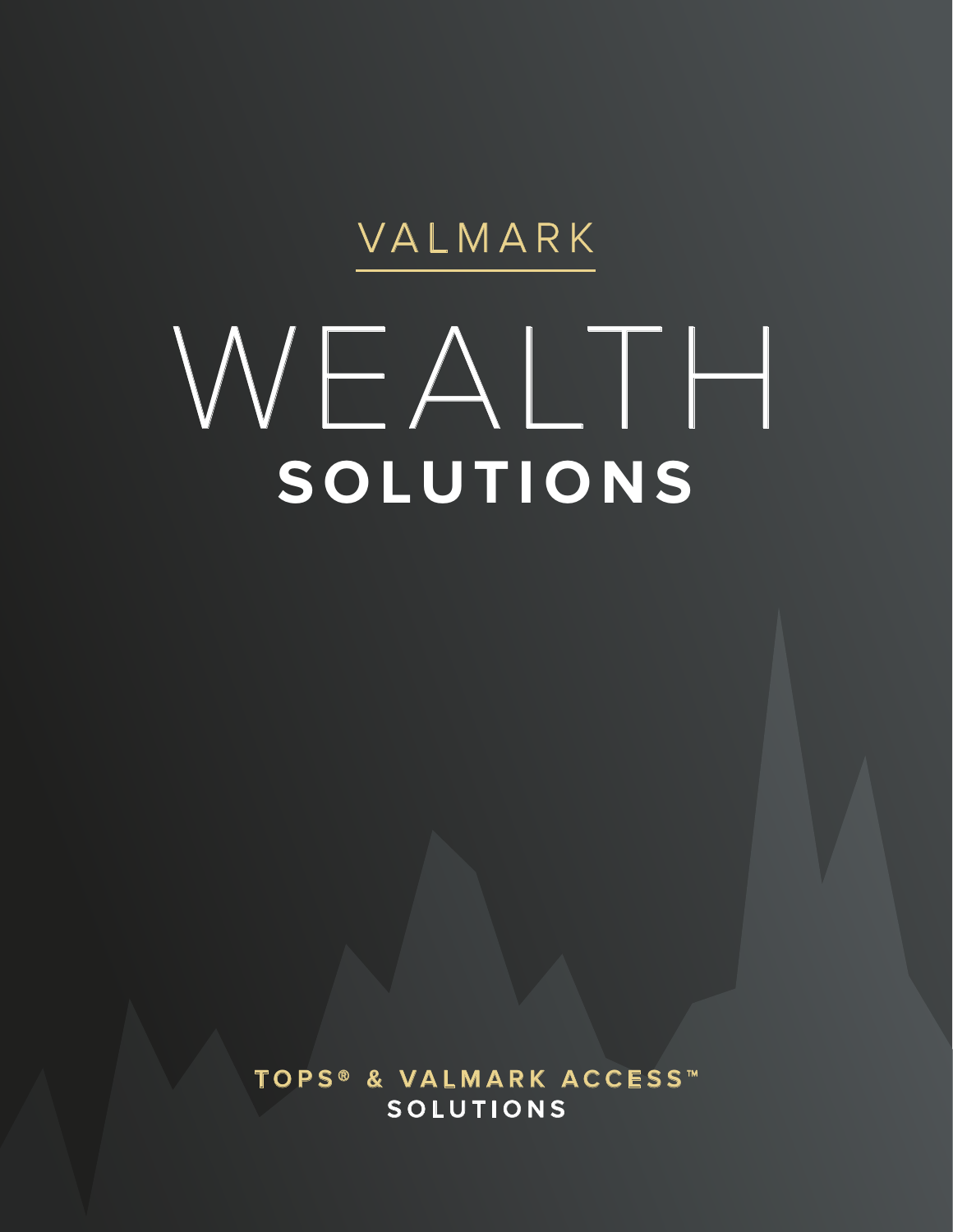## VA L M A R K *WEALTH SOLUTIONS*

ValMark Wealth Solutions strives to offer robust wealth solutions to accommodate each client's asset management needs based on investment philosophy, overall financial picture, and risk tolerance. Whether the preferred management style is active security selection or strategic indexing, ValMark Wealth Solutions has the tools in place to establish investment portfolios unique to each client's situation.

For more than a decade the experienced ValMark Portfolio Management Team has established themselves as industry-leading strategic investment allocation specialists.<sup>1</sup> The team is comprised of distinguished individuals including a number of

Chartered Financial Analysts (CFAs), and experienced investment managers. Together they act as fiduciaries and strategists in determining the appropriate asset allocation and underlying investment selections for each portfolio, consistent with its stated goals.

This brochure was designed to provide ValMark's Investment Advisor Representatives (IARs) and their clients with an overview to the solutions available through ValMark Advisers, Inc. and its affiliates.<sup>2</sup> Any additional information not mentioned in this brochure may be found in the corresponding ADV documents, Investment Advisory Agreements, or Wrap Fee Program Disclosures.

| WEALTH<br>SOLUTIONS | <b>FEATURES</b>                          | <b>TOPS®</b>                                                                                                          | <b>VALMARK</b><br>ACCESS™                                                                                                           |
|---------------------|------------------------------------------|-----------------------------------------------------------------------------------------------------------------------|-------------------------------------------------------------------------------------------------------------------------------------|
| $\pm$               | <b>Portfolio</b><br><b>Construction:</b> | • Portfolios are developed<br>and managed by the<br>experienced ValMark<br>(TOPS) Portfolio<br><b>Management Team</b> | • Portfolios are developed<br>and managed by IARs of<br>ValMark Advisers and/<br>or the ValMark Portfolio<br><b>Management Team</b> |
| $\ddag$             | <b>Management</b><br>Philosophy:         | • Globally Diversified<br>• Low cost<br>• Transparency<br>• Tax efficiency<br>• Primarily uses ETFs                   | • Global Diversified<br>• Professionally selected<br>active Managers<br>• Primarily uses mutual funds                               |
|                     | <b>Account Size:</b>                     | $$25,000+$                                                                                                            | $$50,000+$                                                                                                                          |

1 Banks, Cory, "10 Rising Stars," ETF Report, November 2012.

2 ValMark Advisers, Inc. is a Registered Investment Advisor (RIA) under the Investment Advisory Act of 1940 and is an affiliate of ValMark Securities, Inc. a member of the Financial Industry Regulatory Authority (FINRA) and Securities Investor Protection Corporation (SIPC) and together are licensed to operate in all 50 states.

<sup>3</sup> Hew, Ling-Wei, "ETF Managed Portfolios Landscape Summary," Morningstar, March 2014.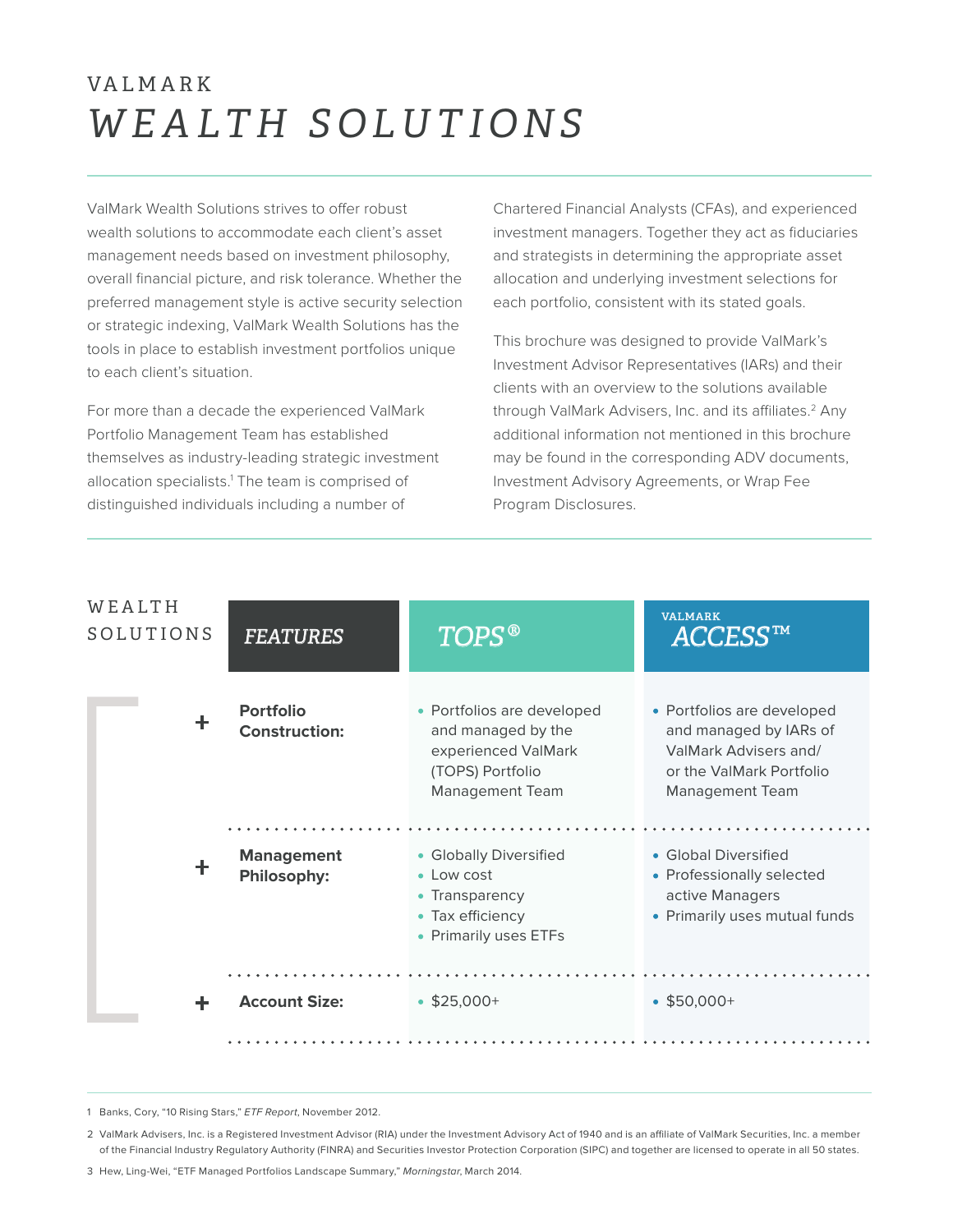## TOPS **®** *The Optimized Portfolio System*

**VALMARK'S PORTFOLIO MANAGEMENT TEAM IS BEST KNOWN** for being one of the first in the industry to provide strategic portfolios comprised solely of ETFs through the TOPS® program. Since its inception in 2002, TOPS® has grown into one of the top five largest ETF programs in the country.<sup>3</sup> The core value proposition of the program is to provide strategic, globally diversified portfolios that seek to be tax efficient, transparent, liquid, and low-cost. In order to deliver on that value proposition, the Portfolio Management Team has adopted an investment philosophy of strategic indexing, which combines active asset allocation with exchange traded funds (ETFs). This methodology of portfolio construction has led to the expansion of TOPS® from separately managed accounts to now being available inside of 401(k) plans and numerous insurance products. Separately Managed TOPS® Accounts primarily remain a proprietary offering to ValMark IARs and can be accessed through three different programs:

**TOPS® CORE** offers essential strategic asset allocation available in seven risk-based models ranging from conservative to aggressive based on client's goals, risk tolerance, and investment time horizon.

3

2

 $\overline{3}$ 

**TOPS®** features a more robust and diversified strategic asset allocation than TOPS® Core, while maintaining the same seven risk-based models.

**TOPS® CUSTOM** provides access to the robust TOPS® models, but also utilizes various bond managers for high net worth clients to achieve the favorable tax treatment of individual municipal bonds and flexibility for other securities.

#### PORTFOLIO COMPOSITION

Primarily Exchange Traded Funds and/or Individual Bonds

MINIMUM ACCOUNT SIZE TOPS**®** CORE \$25,000 TOPS**®** \$100,000 TOPS**®** CUSTOM \$1,000,000

CUSTODIANS Schwab, TD Ameritrade & Pershing

## ValMark ACCESS *™ Programs*

**VALMARK'S ACCESS™ PROGRAM FEATURES** alternative solutions ranging from open architecture to preselected mutual fund allocations. The various programs are described below.

**ACCESS™** is an open architecture advisory solution that allows advisors to build custom models that are principally approved by ValMark's Portfolio Management Team. These portfolios are typically required to have a minimum of at least four asset classes and are generally comprised of at least 70% mutual funds.

**ACCESS™ PLUS** is a mutual fund-based advisory solution that allows access to seven risk-based asset allocation models with risk profiles ranging from conservative to aggressive that may be selected based on a client's goals, objectives, risk tolerance, and investment time horizon. The portfolios are managed by ValMark's Portfolio Management Team.

**ACCESS™ PLUS SELECT** portfolios are comprised of the same seven asset allocation models ranging from conservative to aggressive; however, instead of mutual funds, a third party money manager is selected from Schwab Institutional's Managed Account Select® Program to manage each asset class.

#### PORTFOLIO COMPOSITION

ACCESS™ Advisor selected Mutual Funds, ETFs, and bonds portfolios ACCESS™ PLUS Managed Active Mutual Fund Models ACCESS™ PLUS SELECT Managed Institutional Sub-manager Models

MINIMUM ACCOUNT SIZE ACCESS™ \$50,000 ACCESS™ PLUS \$50,000 ACCESS™ PLUS SELECT \$1,000,000

### **CUSTODIANS**

ACCESS™ & ACCESS™ PLUS Schwab, TD Ameritrade ACCESS<sup>™</sup> PLUS SELECT Schwab